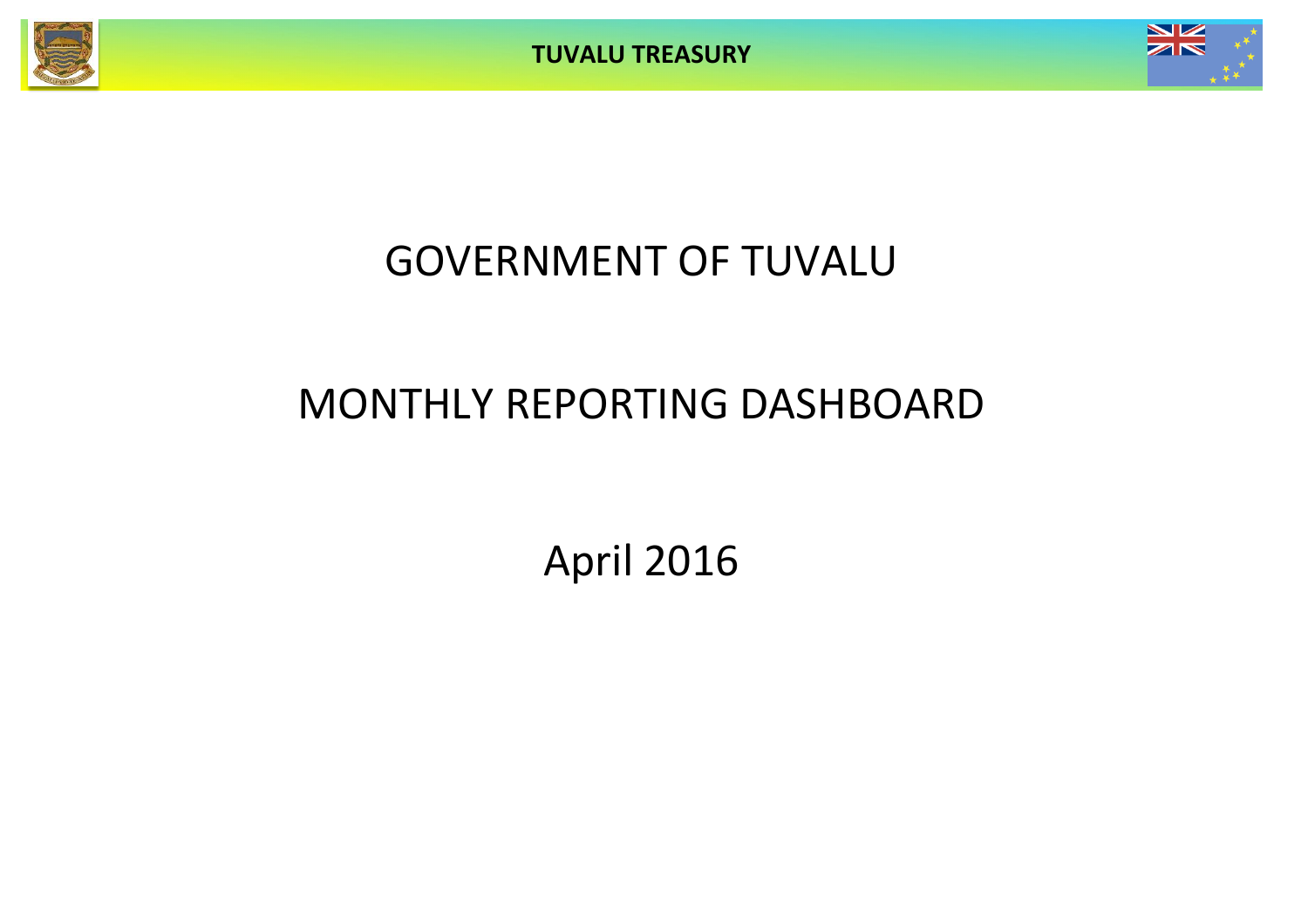

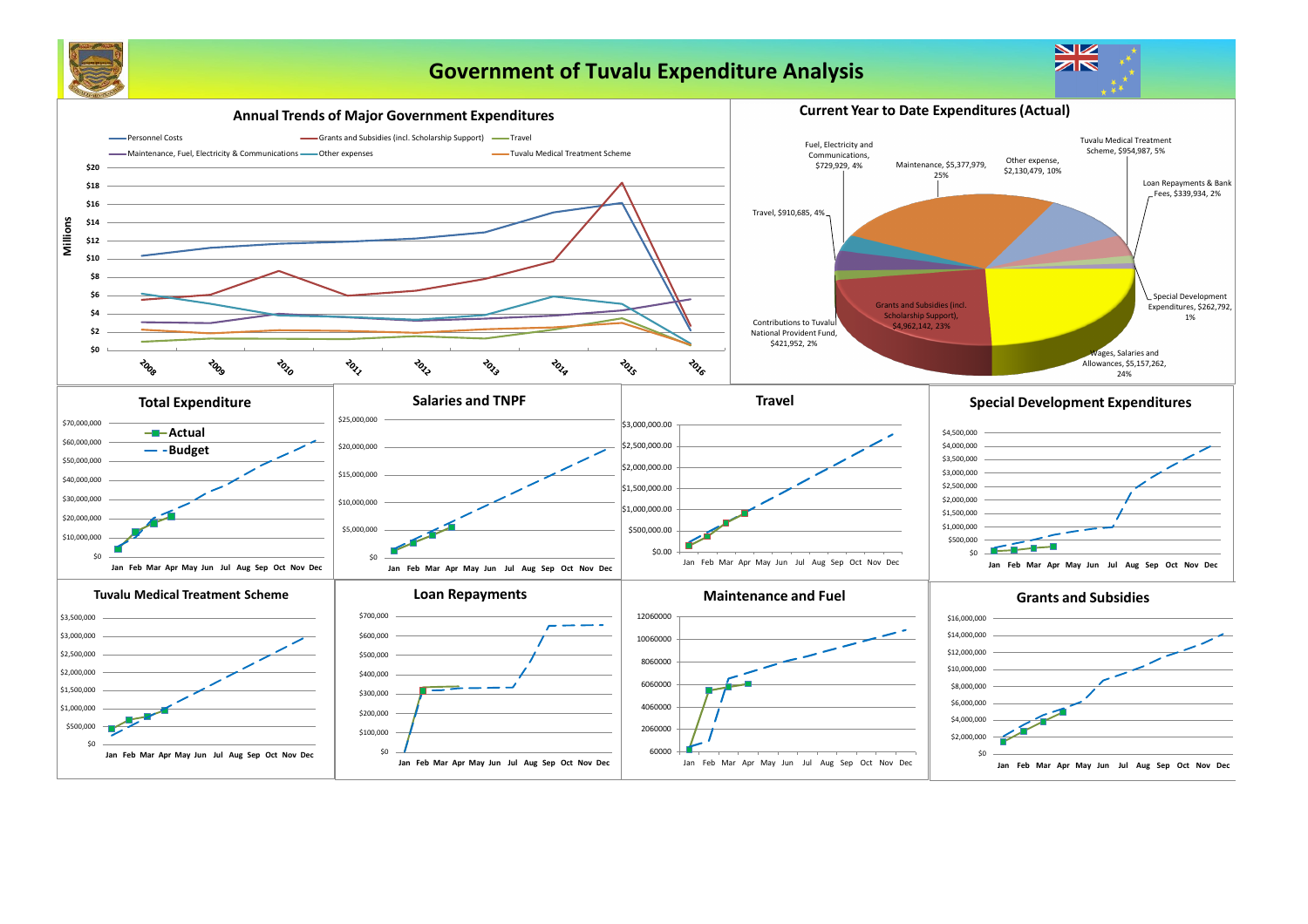

## **Government of Tuvalu Revenue Analysis**

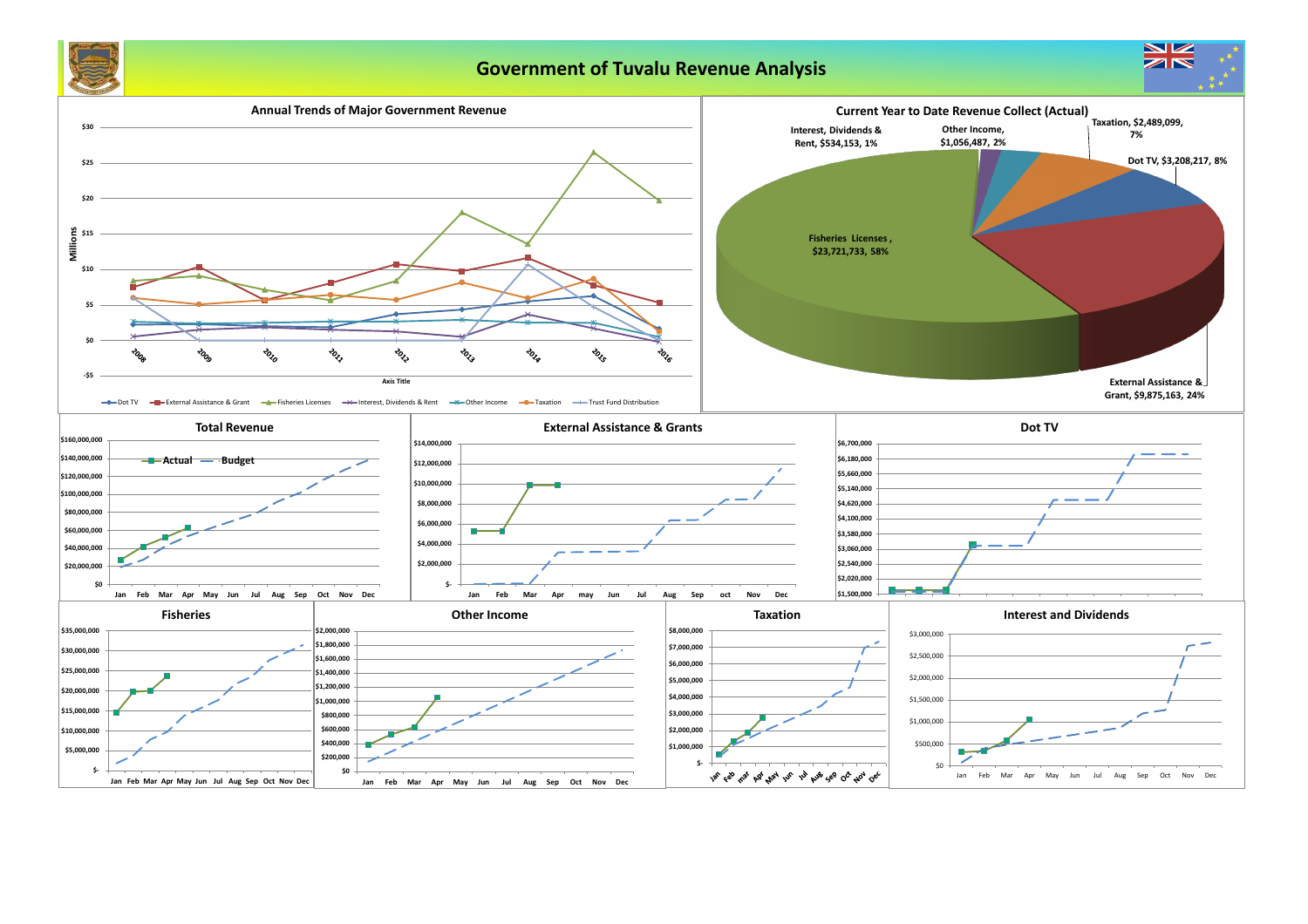### **MONTHLY STATEMENT OF RECEIPTS AND PAYENTS BY NATURE OF EXPENSE**

**FOR THE PERIOD ENDED 30/04/2016**

|                                                 | <b>Year to Date</b>  | Year to Date         | Year to Date        | January             | February           | March         | April               | May                | June             | July                | August             | September          | October              | November         | December         | <b>Actual + Forecast</b> | 2016 Budget          | Variance            |
|-------------------------------------------------|----------------------|----------------------|---------------------|---------------------|--------------------|---------------|---------------------|--------------------|------------------|---------------------|--------------------|--------------------|----------------------|------------------|------------------|--------------------------|----------------------|---------------------|
|                                                 | Actual               | Budget &             | Variance            | Actual              | Actual             | Actual        | Actual              | Forecast           | Forecast         | Forecast            | Forecast           | Forecast           | Forecast             | Forecast         | Forecast         | <b>Full Year</b>         | <b>Full Year</b>     | Forecast &          |
|                                                 |                      | Supplementary        |                     |                     |                    |               |                     |                    |                  |                     |                    |                    |                      |                  |                  |                          |                      | <b>Budget</b>       |
| <b>RECEIPTS</b><br><b>Taxation</b>              |                      |                      |                     |                     |                    |               |                     |                    |                  |                     |                    |                    |                      |                  |                  |                          |                      |                     |
| Income Tax                                      | 632,574              | 531,988              | 100,586             | 178,880             | 159,383            | 141,486       | 152,825             | 132,997            | 132,997          | 132,997             | 132,997            | 132,997            | 132,997              | 132,997          | 132,997          | 1,696,549                | 1,595,963            | 100,586             |
| Company Tax                                     | 706,121              | 360,000              | 346,121             |                     | 317,561            | 3,194         | 385,366             | - 0                | 0                | 0                   | - 0                | 340,000            | $\Omega$             | 2,000,000        |                  | 3,046,121                | 2,700,000            | 346,121             |
| <b>Tuvalu Consumption Taxes</b>                 | 470,710              | 374,483              | 96,227              | 124,500             | 124,029            | 111,132       | 111,049             | 93,621             | 93,621           | 93,621              | 93,621             | 93,621             | 93,621               | 93,621           | 93,621           | 1,219,677                | 1,123,450            | 96,227              |
| Import Duty & Excise                            | 619,898              | 522,086              | 97,813              | 125,289             | 149,012            | 189,818       | 155,780             | 130,521            | 130,521          | 130,521             | 130,521            | 130,521            | 130,521              | 130,521          | 130,521          | 1,664,070                | 1,566,257            | 97,813              |
| Import Levy<br><b>Other Taxes</b>               | 50,865<br>8,931      | 42,454<br>66,833     | 8,410<br>(57, 902)  | 13,270<br>3,194     | 9,563<br>3,137     | 15,360<br>500 | 12,671<br>2,100     | 10,614<br>16,708   | 10,614<br>16,708 | 10,614<br>16,708    | 10,614<br>16,708   | 10,614<br>16,708   | 10,614<br>16,708     | 10,614<br>16,708 | 10,614<br>16,708 | 135,773<br>142,598       | 127,363<br>200,500   | 8,410<br>(57, 902)  |
|                                                 | 2,489,099            | 1,897,844            | 591,255             | 445,134             | 762,685            | 461,490       | 819,790             | 384,461            | 384,461          | 384,461             | 384,461            | 724,461            | 384,461              | 2,384,461        | 384,461          | 7,904,788                | 7,313,533            | 591,255             |
| <b>Interest, Dividends and Rent</b>             |                      |                      |                     |                     |                    |               |                     |                    |                  |                     |                    |                    |                      |                  |                  |                          |                      |                     |
| <b>Interest and Dividends</b>                   | 383,190              | 456,667              | (73, 477)           | (261, 151)          | 18,119             | 203,373       | 422,849             | 51,667             | 51,667           | 51,667              | 51,667             | 301,667            | 51,667               | 1,435,529        | 51,667           | 2,430,385                | 2,503,862            | (73, 477)           |
| Lease, rent and hire                            | 150,964              | 130,204              | 20,760              | 52,440              | 8,559              | 42,350        | 47,615              | 32,551             | 32,551           | 32,551              | 32,551             | 32,551             | 32,551               | 32,551           | 32,551           | 411,371                  | 390,611              | 20,760              |
| Other Government Charges                        | 534,153              | 586,870              | (52, 717)           | (208, 712)          | 26,678             | 245,723       | 470,464             | 84,218             | 84,218           | 84,218              | 84,218             | 334,218            | 84,218               | 1,468,080        | 84,218           | 2,841,756                | 2,894,473            | (52, 717)           |
| <b>Fisheries Licenses</b>                       | 23,982,188           | 9,805,822            | 14,176,366          | 14,674,907          | 5,162,816          | 421,999       | 3,722,466           | 4,026,455          | 1,926,455        | 1,926,455           | 4,026,455          | 1,926,455          | 4,026,455            | 1,926,455        | 1,926,455        | 45,693,831               | 31,517,465           | 14,176,366          |
| <b>Vessel Registrations</b>                     | 446,432              | 417                  | 446,015             | 203,170             |                    |               | 243,262             | 104                | 104              | 104                 | 104                | 104                | 104                  | 104              | 104              | 447,265                  | 1,250                | 446,015             |
| Marine Services (Nivaga II & Manu Folau)        | 218,701              | 133,333              | 85,367              | 62,281              | 67,320             | 41,309        | 47,791              | 33,333             | 33,333           | 33,333              | 33,333             | 33,333             | 33,333               | 33,333           | 33,333           | 485,367                  | 400,000              | 85,367              |
| Stevedoring and Wharfage                        | 116,982              | 86,000               | 30,982              | 29,556              | 24,067             | 27,585        | 35,774              | 21,500             | 21,500           | 21,500              | 21,500             | 21,500             | 21,500               | 21,500<br>- 0    | 21,500           | 288,982                  | 258,000              | 30,982              |
| .TV<br>Provision of Goods and Services          | 3,208,217<br>198,649 | 3,169,014<br>234,977 | 39,203<br>(36, 328) | 1,628,217<br>62,051 | 0<br>39,511        | 19,553        | 1,580,000<br>77,533 | - 0<br>58,744      | 58,744           | .,584,507<br>58,744 | - 0<br>58,744      | $\Omega$<br>58,744 | 1,584,507<br>58,744  | 58,744           | 58,744           | 6,377,232<br>668,602     | 6,338,028<br>704,930 | 39,203<br>(36, 328) |
| <b>Other Charges</b>                            | 75,724               | 137,880              | (62, 156)           | 24,444              | 17,714             | 13,659        | 19,907              | 34,470             | 34,470           | 34,470              | 34,470             | 34,470             | 34,470               | 34,470           | 34,470           | 351,485                  | 413,641              | (62, 156)           |
|                                                 | 28,246,893           | 13,567,444           | 14,679,449          | 16,684,626          | 5,311,428          | 524,105       | 5,726,734           | 4,174,607          | 2,074,607        | 3,659,114           | 4,174,607          | 2,074,607          | 5,759,114            | 2,074,607        | 2,074,607        | 54,312,764               | 39,633,315           | 14,679,449          |
| <b>External Assistance and Grants</b>           |                      |                      |                     |                     |                    |               |                     |                    |                  |                     |                    |                    |                      |                  |                  |                          |                      |                     |
| <b>ROC</b>                                      | 9,816,138            | 3,136,150            | 6,679,988           | 5,276,398           |                    | 4,539,740     |                     | 21,127             | 21,127           | 21,127              | 3,072,770          | 21,127             | 21,127               | 21,127           | 3,072,771        | 16,088,439               | 9,408,451            | 6,679,988           |
| AusAID (CIF)<br>New Zealand (CIF)               |                      |                      |                     |                     |                    |               |                     | - 0<br>- 0         |                  | 0<br>$\Omega$       | - 0<br>- 0         | 0<br>0             | 1,500,000<br>500,000 | - 0              |                  | 1,500,000<br>500,000     | 1,500,000<br>500,000 |                     |
| <b>PDF</b>                                      |                      | 52,000               | (52,000)            |                     |                    |               |                     | 13,000             | 13,000           | 13,000              | 13,000             | 13,000             | 13,000               | 13,000           | 13,000           | 104,000                  | 156,000              | (52,000)            |
| <b>Other Donors</b>                             | 59,025               |                      | 59,025              | 48,967              |                    | 7,440         | 2,618               | - 0                |                  | $\Omega$            | - 0                | $\Omega$           | $\Omega$             |                  |                  | 59,025                   |                      | 59,025              |
|                                                 | 9,875,163            | 3,188,150            | 6,687,013           | 5,325,365           | $\mathbf{0}$       | 4,547,180     | 2,618               | 34,127             | 34,127           | 34,127              | 3,085,770          | 34,127             | 2,034,127            | 34,127           | 3,085,771        | 18,251,464               | 11,564,451           | 6,687,013           |
| <b>TTF Distribution to CIF</b>                  | $\cap$               | 4,780,000            | (4,780,000)         |                     |                    |               |                     | $\Omega$           | U                | $\Omega$            | - 0                | $\Omega$           | $\Omega$             |                  |                  |                          | 4,780,000            | (4,780,000)         |
| <b>Total Receipts</b>                           | 41,145,308           | 24,020,308           | 17,125,000          | 22,246,413          | 6,100,791          | 5,778,498     | 7,019,606           | 4,677,413          | 2,577,413        | 4,161,920           | 7,729,056          | 3,167,413          | 8,261,920            | 5,961,275        | 5,629,057        | 83,310,771               | 66,185,772           | 17,125,000          |
| <b>PAYMENTS</b>                                 |                      |                      |                     |                     |                    |               |                     |                    |                  |                     |                    |                    |                      |                  |                  |                          |                      |                     |
| <b>Operations</b>                               |                      |                      |                     |                     |                    |               |                     |                    |                  |                     |                    |                    |                      |                  |                  |                          |                      |                     |
| Wages, Salaries, and Employee Benefits          | 5,157,262            | 18,354,591           | 13,197,329          | 1,178,358           | 1,333,296          | 1,290,045     | 1,355,563           | 1,531,273          | 1,531,273        | 1,531,273           | 1,531,273          | 1,531,273          | 1,531,273            | 1,531,273        | 1,531,273        | 17,407,447               | 18,375,277           | 967,830             |
| Contributions to Tuvalu National Provident Fund | 421,952              | 1,587,843            | 1,165,891           | 90,840              | 115,470            | 105,469       | 110,174             | 132,395            | 132,395          | 132,395             | 132,395            | 132,395            | 132,395              | 132,395          | 132,395          | 1,481,114                | 1,588,743            | 107,629             |
| Travel                                          | 910,685              | 2,851,083            | 1,940,398           | 147,581             | 216,185            | 324,836       | 222,082             | 233,249            | 233,249          | 233,249             | 233,249            | 233,249            | 233,249              | 233,249          | 233,249          | 2,776,678                | 2,798,990            | 22,312              |
| Telephone and Internet                          | 51,654               | 215,470              | 163,816             | 15,729              | 12,404             | 16,646        | 6,875               | 15,234             | 15,234           | 15,234              | 15,234             | 15,234             | 15,234               | 15,234           | 15,234           | 173,525                  | 182,807              | 9,282               |
| Maintenance                                     | 5,377,979            | 9,180,175            | 3,802,196           | 76,732              | 5,076,459          | 107,360       | 117,429             | 332,820            | 358,185          | 296,049             | 337,048            | 337,048            | 273,715              | 273,715          | 273,715          | 7,860,275                | 9,313,580            | 1,453,305           |
| <b>Advertising and Provisions</b>               | 362,013              | 1,206,170            | 844,157             | 42,248              | 102,913            | 169,371       | 47,481              | 98,355             | 98,355           | 98,355              | 98,355             | 98,355             | 105,167              | 98,355           | 98,355           | 1,155,665                | 1,187,071            | 31,407              |
| Fuel and Oil                                    | 542,683              | 1,161,702            | 619,019             | 199,253             | 73,217             | 115,002       | 155,212             | 97,475             | 97,475           | 97,475              | 97,475             | 97,475             | 97,475               | 97,475           | 97,475           | 1,322,483                | 1,169,701            | (152, 783)          |
| Supplies and Equipment                          | 852,541              | 3,818,169            | 2,965,627           | 240,592             | 156,295            | 273,501       | 182,153             | 190,667            | 196,917          | 228,971             | 209,901            | 418,384            | 332,124              | 261,994          | 249,349          | 2,940,848                | 3,034,149            | 93,301              |
| Electricity                                     | 140,040              | 957,560              | 817,520             | 5,089               | 45,825             | 79,927        | 9,199               | 80,541             | 80,541           | 80,541              | 80,541             | 80,541             | 80,541               | 80,541           | 80,541           | 784,370                  | 966,495              | 182,125             |
| Senior Citizen Scheme / Pension                 | 135,793              | 458,921              | 323,128             | 37,860              | 47,867             | 24,677        | 25,389              | 31,823             | 31,823           | 31,823              | 67,623             | 31,823             | 31,823               | 31,823           | 31,823           | 426,179                  | 417,678              | (8,501)             |
| <b>TMTS (Tuvalu Medical Treatment Scheme)</b>   | 954,987              | 2,682,294            | 1,727,306           | 432,047             | 256,450            | 87,833        | 178,657             | 250,333            | 250,333          | 250,333             | 250,333            | 250,333            | 250,333              | 250,333          | 250,333          | 2,957,654                | 3,004,000            | 46,346              |
| Land & Property Rent                            | 775,784              | 1,132,516            | 356,732             | 37,256              | 19,063             | 713,145       | 6,319               | 32,227             | 32,227           | 32,227              | 32,227             | 32,227             | 62,227               | 32,227           | 32,227           | 1,063,604                | 1,132,516            | 68,912              |
|                                                 | 15,683,374           | 43,606,493           | 27,923,119          | 2,503,585           | 7,455,444          | 3,307,810     | 2,416,534           | 3,026,394          | 3,058,009        | 3,027,927           | 3,085,656          | 3,258,339          | 3,145,558            | 3,038,616        | 3,025,970        | 40,349,841               | 43,171,007           | 2,821,166           |
| <b>Grants and Subsidies</b>                     |                      |                      |                     |                     |                    |               |                     |                    |                  |                     |                    |                    |                      |                  |                  |                          |                      |                     |
| <b>Grants and Subsidies</b>                     | 1,655,729            | 4,515,967            | 2,860,237           | 446,570             | 292,006            | 624,451       | 292,703             | 176,032            | 394,889          | 88,712              | 183,532            | 399,889            | 247,879              | 342,699          | 554,055          | 4,043,417                | 4,455,671            | 412,254             |
| Outer Island Projects (SDE)                     | 1,181,723            | 2,880,000            | 1,698,277           | 644,560             | 36,959             | 83,512        | 416,692             | 240,000            | 240,000          | 240,000             | 240,000            | 240,000            | 240,000              | 240,000          | 240,000          | 3,101,723                | 2,880,000            | (221, 723)          |
| Other SDEs                                      | (100)                | 3,772,540            | 3,772,640           |                     |                    |               | (100)               | - 0                | 10,000           | 0                   |                    | 1,673,533          | 1,044,503            | 1,044,503        |                  | 3,772,440                | 3,772,540            | 100                 |
| Scholarships and Support                        | 1,711,823            | 5,990,338            | 4,278,515           | 273,271             | 630,482            | 440,985       | 367,085             | 442,722            | 550,722          | 442,722             | 442,722            | 462,722            | 462,722              | 462,722          | 442,722          | 5,421,600                | 6,042,665            | 621,065             |
| Contribution to Japan Grant Counterpart Fund    | 15,000               | 293,847              | 278,847             |                     |                    |               | 15,000              |                    | 278,847          | 0                   | - 0                |                    | $\Omega$             |                  |                  | 293,847                  | 278,847              | (15,000)            |
| <b>Overseas Contributions</b>                   | 397,866              | 1,013,842            | 615,976             | 95,064              | 277,029            | 18,133        | 7,640               |                    | 993,592          | $\Omega$            |                    |                    |                      |                  |                  | 1,391,458                | 993,592              | (397, 866)          |
|                                                 | 4,962,042            | 18,466,534           | 13,504,492          | 1,459,465           | 1,236,476          | 1,167,081     | 1,099,020           | 858,754            | 2,468,050        | 771,434             | 866,254            | 2,776,145          | 1,995,104            | 2,089,924        | 1,236,777        | 18,024,485               | 18,423,315           | 398,830             |
| Loans and Interest                              |                      |                      |                     |                     |                    |               |                     |                    |                  |                     |                    |                    |                      |                  |                  |                          |                      |                     |
| <b>Interest and Bank Charges</b>                | 11,042               | 244,478              | 233,436             | 2,045               | 4,119              | 2,675         | 2,204               | 18,007             | 18,007           | 18,007              | 18,007             | 18,007             | 18,007               | 18,007           | 18,007           | 155,094                  | 260,478              | 105,384             |
| Loan Repayment                                  | 328,893              | 640,281<br>884,759   | 311,388<br>544,825  | 2,045               | 328,893<br>333,012 | 2,675         | 2,204               | $\Omega$<br>18,007 | 18,007           | 0<br>18,007         | 136,988<br>154,994 | 178,653<br>196,659 | $\Omega$<br>18,007   | - 0<br>18,007    | 18,007           | 644,533<br>799,627       | 640,281              | (4, 252)<br>101,132 |
| <b>Capital Expenditures</b>                     | 339,934              |                      |                     |                     |                    |               |                     |                    |                  |                     |                    |                    |                      |                  |                  |                          | 900,759              |                     |
| Purchase/construction of assets                 | 262,792              | 4,945,801            | 4,683,010           | 94.140              | 38.354             | 81,281        | 49.017              | 125,568            | 114,608          | 208,673             | 1,551,362          | 612,219            | 588,424              | 524,219          | 504,218          | 4,492,084                | 4,931,662            | 439,578             |
|                                                 | 262,792              | 4,945,801            | 4,683,010           | 94,140              | 38,354             | 81,281        | 49,017              | 125,568            | 114,608          | 208,673             | 1,551,362          | 612,219            | 588,424              | 524,219          | 504,218          | 4,492,084                | 4,931,662            | 439,578             |
| <b>Transfer to TTF</b>                          |                      | 4,780,000            | 4,780,00            |                     |                    |               |                     |                    |                  |                     | $\Omega$           |                    |                      |                  |                  |                          | 4,780,000            | 4,780,000           |
|                                                 |                      |                      |                     |                     |                    |               |                     |                    |                  |                     |                    |                    |                      |                  |                  |                          |                      |                     |
| <b>Total Payments</b>                           | 21,248,142           | 72,683,587           | 51,435,44           | 4,059,234           | 9,063,286          | 4,558,847     | 3,566,775           | 4,028,722          | 5,658,673        | 4,026,041           | 5,658,267          | 6,843,362          | 5,747,093            | 5,670,766        | 4,784,972        | 63,666,037               | 72,206,743           | 8,540,706           |
| NET SURPLUS / (DEFICIT)                         | 19,897,166           | (48, 663, 279)       | 68,560,445          | 18,187,179          | (2,962,495)        | 1,219,651     | 3,452,831           | 648,691            | (3,081,261)      | 135,879             | 2,070,789          | (3,675,949)        | 2,514,827            | 290,509          | 844,084          | 19,644,735               | (6,020,971)          | 25,665,705          |
| <u>\$М</u><br><b>FORECAST CASH POSITION</b>     | 39.4                 |                      |                     | 37.7                | 34.7               | 35.9          | 39.4                | 40.0               | 37.0             | 37.1                | 39.2               | 35.5               | 38.0                 | 38.3             | 39.1             |                          |                      |                     |
| <b>Consolidated Investment Fund</b>             | 32,995,433           |                      |                     |                     |                    |               |                     |                    |                  |                     |                    |                    |                      |                  |                  |                          |                      |                     |
| <b>General Current Account</b>                  | 6,397,067            |                      |                     |                     |                    |               |                     |                    |                  |                     |                    |                    |                      |                  |                  |                          |                      |                     |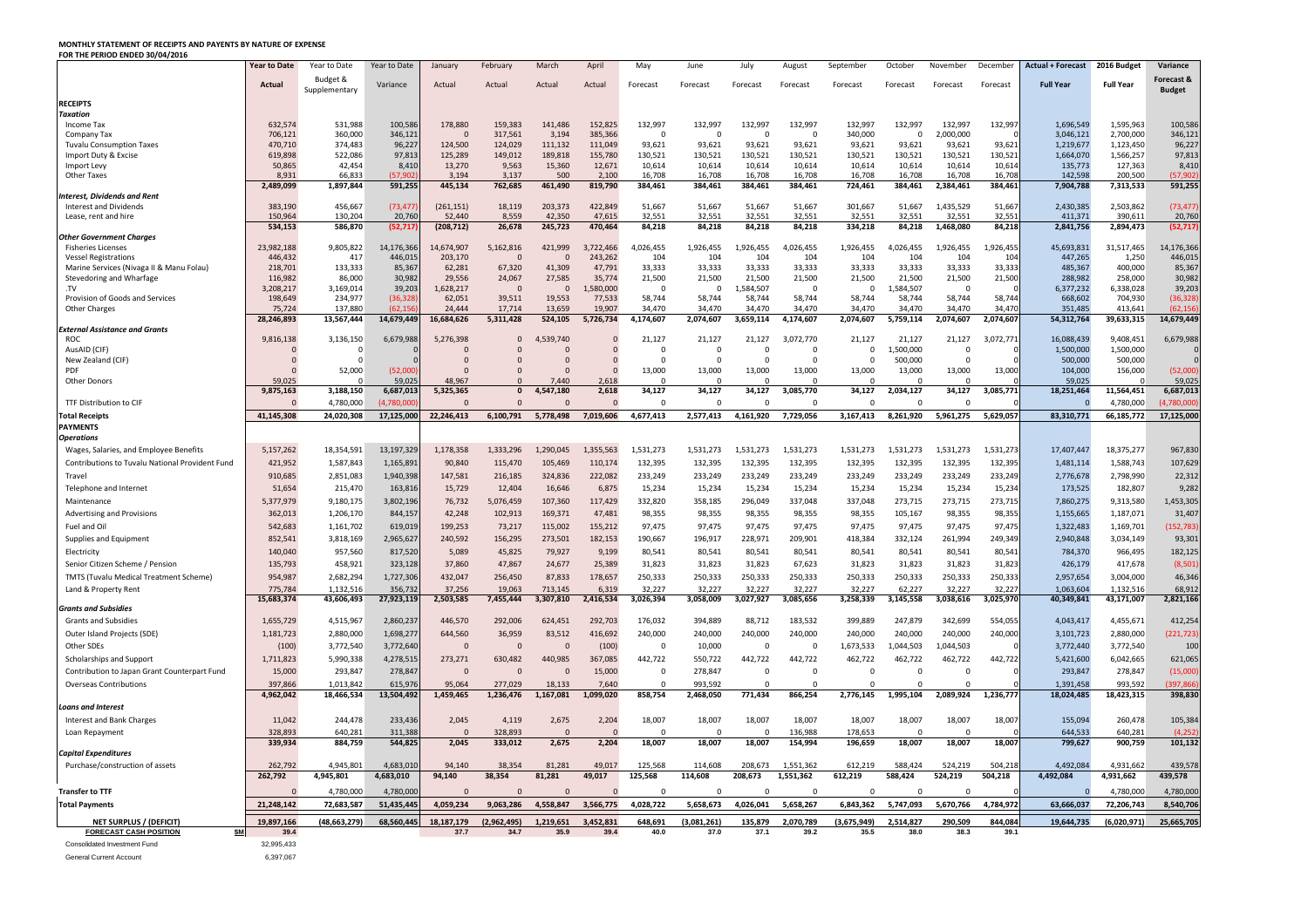| <b>Total Payments</b>          | 21,248,142 | 72,683,587     | 51,435,445 | 72,206,743  |
|--------------------------------|------------|----------------|------------|-------------|
|                                |            |                |            |             |
| <b>NET SURPLUS / (DEFECIT)</b> | 19,897,166 | (48, 663, 279) | 68,560,445 | (6,020,971) |

|                                                        | <b>Year to Date</b> |              |            | <b>Year to Date</b> |             | <b>Year to Date</b> | 2016          |            |  |
|--------------------------------------------------------|---------------------|--------------|------------|---------------------|-------------|---------------------|---------------|------------|--|
|                                                        | <b>Actual</b>       |              |            | <b>Budget</b>       |             | Variance            | <b>Budget</b> |            |  |
| <b>RECEIPTS</b>                                        |                     |              |            |                     |             |                     |               |            |  |
| <b>Taxation</b>                                        |                     |              |            |                     |             |                     |               |            |  |
| <b>Income Tax</b>                                      | 632,574             |              | 531,988    |                     | 100,586     |                     | 1,595,963     |            |  |
| Company Tax                                            | 706,121             |              | 360,000    |                     | 346,121     |                     | 2,700,000     |            |  |
| <b>Tuvalu Consumption Tax</b>                          | 470,710             |              | 374,483    |                     | 96,227      |                     | 1,123,450     |            |  |
| Import Duty & Excise                                   | 619,898             |              | 522,086    |                     | 97,813      |                     | 1,566,257     |            |  |
|                                                        |                     |              |            |                     |             |                     |               |            |  |
| Import Levy                                            | 50,865              |              | 42,454     |                     | 8,410       |                     | 127,363       |            |  |
| <b>Other Taxes</b>                                     | 8,931               |              | 66,833     |                     | (57, 902)   |                     | 200,500       |            |  |
|                                                        |                     | 2,489,099    |            | 1,897,844           |             | 591,255             |               | 7,313,533  |  |
| Interest, Dividends and Rent                           |                     |              |            |                     |             |                     |               |            |  |
| Interest and Dividends                                 | 383,190             |              | 456,667    |                     | (73, 477)   |                     | 2,503,862     |            |  |
| Lease, rent and hire                                   | 150,964             |              | 130,204    |                     | 20,760      |                     | 390,611       |            |  |
|                                                        |                     | 534,153      |            | 586,870             |             | (52, 717)           |               | 2,894,473  |  |
| <b>Other Government Charges</b>                        |                     |              |            |                     |             |                     |               |            |  |
| <b>Fisheries Licenses</b>                              | 23,982,188          |              | 9,805,822  |                     | 14,176,366  |                     | 31,517,465    |            |  |
| <b>Vessel Registrations</b>                            | 446,432             |              | 417        |                     | 446,015     |                     | 1,250         |            |  |
| Marine Services (Nivaga II & Manu Folau)               | 218,701             |              | 133,333    |                     | 85,367      |                     | 400,000       |            |  |
| Stevedoring and Wharfage                               | 116,982             |              | 86,000     |                     | 30,982      |                     | 258,000       |            |  |
| TV                                                     | 3,208,217           |              | 3,169,014  |                     | 39,203      |                     | 6,338,028     |            |  |
| Provision of Goods and Services                        | 198,649             |              | 234,977    |                     |             |                     | 704,930       |            |  |
|                                                        |                     |              |            |                     | (36, 328)   |                     |               |            |  |
| <b>Other Charges</b>                                   | 75,724              |              | 137,880    |                     | (62, 156)   |                     | 413,641       |            |  |
|                                                        |                     | 28,246,893   |            | 13,567,444          |             | 14,679,449          |               | 39,633,315 |  |
| <b>External Assistance and Grants</b>                  |                     |              |            |                     |             |                     |               |            |  |
| <b>ROC</b>                                             | 9,816,138           |              | 3,136,150  |                     | 6,679,988   |                     | 9,408,451     |            |  |
| AusAID (CIF)                                           |                     |              |            |                     | 0           |                     | 1,500,000     |            |  |
| New Zealand (CIF)                                      |                     |              | $\Omega$   |                     | $\Omega$    |                     | 500,000       |            |  |
| <b>PDF</b>                                             |                     |              | 52,000     |                     | (52,000)    |                     | 156,000       |            |  |
| Other Donors                                           | 59,025              |              | 0          |                     | 59,025      |                     | 0             |            |  |
|                                                        |                     | 9,875,163    |            | 3,188,150           |             | 6,687,013           |               | 11,564,451 |  |
|                                                        |                     |              |            |                     |             |                     |               |            |  |
| TTF Distribution to CIF                                | 0                   |              | 4,780,000  |                     | (4,780,000) |                     | 4,780,000     |            |  |
|                                                        |                     |              |            | 4,780,000           |             | (4,780,000)         |               | 4,780,000  |  |
| <b>Total Receipts</b>                                  |                     | 41,145,308   |            | 24,020,308          |             | 17,125,000          |               | 66,185,772 |  |
| <b>PAYMENTS</b>                                        |                     |              |            |                     |             |                     |               |            |  |
| <b>Operations</b>                                      |                     |              |            |                     |             |                     |               |            |  |
| Wages, Salaries, and Employee Benefits                 |                     |              | 18,354,591 |                     | 13,197,329  |                     | 18,375,277    |            |  |
|                                                        | 5,157,262           |              |            |                     |             |                     |               |            |  |
| <b>Contributions to Tuvalu National Provident Fund</b> | 421,952             |              | 1,587,843  |                     | 1,165,891   |                     | 1,588,743     |            |  |
| Travel                                                 | 910,685             |              | 2,851,083  |                     | 1,940,398   |                     | 2,798,990     |            |  |
| Telephone and Internet                                 | 51,654              |              | 215,470    |                     | 163,816     |                     | 182,807       |            |  |
| Maintenance                                            | 5,377,979           |              | 9,180,175  |                     | 3,802,196   |                     | 9,313,580     |            |  |
| Advertising and Provisions                             | 362,013             |              | 1,206,170  |                     | 844,157     |                     | 1,187,071     |            |  |
| Fuel and Oil                                           | 542,683             |              | 1,161,702  |                     | 619,019     |                     | 1,169,701     |            |  |
| Supplies and Equipment                                 | 852,541             |              | 3,818,169  |                     | 2,965,627   |                     | 3,034,149     |            |  |
| Electricity                                            | 140,040             |              | 957,560    |                     | 817,520     |                     | 966,495       |            |  |
| Senior Citizen Scheme / Pension                        | 135,793             |              | 458,921    |                     | 323,128     |                     | 417,678       |            |  |
| <b>TMTS (Tuvalu Medical Treatment Scheme)</b>          | 954,987             |              | 2,682,294  |                     | 1,727,306   |                     | 3,004,000     |            |  |
| Land & Property Rent                                   | 775,784             |              | 1,132,516  |                     | 356,732     |                     | 1,132,516     |            |  |
|                                                        |                     | 15,683,374   |            | 43,606,493          |             | 27,923,119          |               | 43,171,007 |  |
| <b>Grants and Subsidies</b>                            |                     |              |            |                     |             |                     |               |            |  |
| <b>Grants and Subsidies</b>                            | 1,655,729           |              | 4,515,967  |                     | 2,860,237   |                     | 4,455,671     |            |  |
|                                                        |                     |              |            |                     |             |                     |               |            |  |
| Outer Island Projects (SDE)                            | 1,181,723           |              | 2,880,000  |                     | 1,698,277   |                     | 2,880,000     |            |  |
| Other SDEs                                             | (100)               |              | 3,772,540  |                     | 3,772,640   |                     | 3,772,540     |            |  |
| Scholarships and Support                               | 1,711,823           |              | 5,990,338  |                     | 4,278,515   |                     | 6,042,665     |            |  |
| Contribution to Japan Grant Counterpart Fund           | 15,000              |              | 293,847    |                     | 278,847     |                     | 278,847       |            |  |
| <b>Overseas Contributions</b>                          | 397,866             |              | 1,013,842  |                     | 615,976     |                     | 993,592       |            |  |
|                                                        |                     | 4,962,042    |            | 18,466,534          |             | 13,504,492          |               | 18,423,315 |  |
| Loans and Interest                                     |                     |              |            |                     |             |                     |               |            |  |
| Interest and Bank Charges                              | 11,042              |              | 244,478    |                     | 233,436     |                     | 260,478       |            |  |
| Loan Repayment                                         | 328,893             |              | 640,281    |                     | 311,388     |                     | 640,281       |            |  |
|                                                        |                     | 339,934      |            | 884,759             |             | 544,825             |               | 900,759    |  |
| <b>Capital Expenditures</b>                            |                     |              |            |                     |             |                     |               |            |  |
| Purchase/construction of assets                        | 262,792             |              | 4,945,801  |                     | 4,683,010   |                     | 4,931,662     |            |  |
|                                                        |                     |              |            |                     |             |                     |               |            |  |
|                                                        |                     | 262,792      |            | 4,945,801           |             | 4,683,010           |               | 4,931,662  |  |
| <b>Transfer to TTF</b>                                 | 0                   |              | 4,780,000  |                     | 4,780,000   |                     | 4,780,000     |            |  |
|                                                        |                     | $\mathbf{0}$ |            | 4,780,000           |             | 4,780,000           |               | 4,780,000  |  |
|                                                        |                     |              |            |                     |             |                     |               |            |  |

## **MONTHLY STATEMENT OF RECEIPTS AND PAYENTS BY NATURE OF EXPENSE**

**FOR THE PERIOD ENDED 30/04/2016**